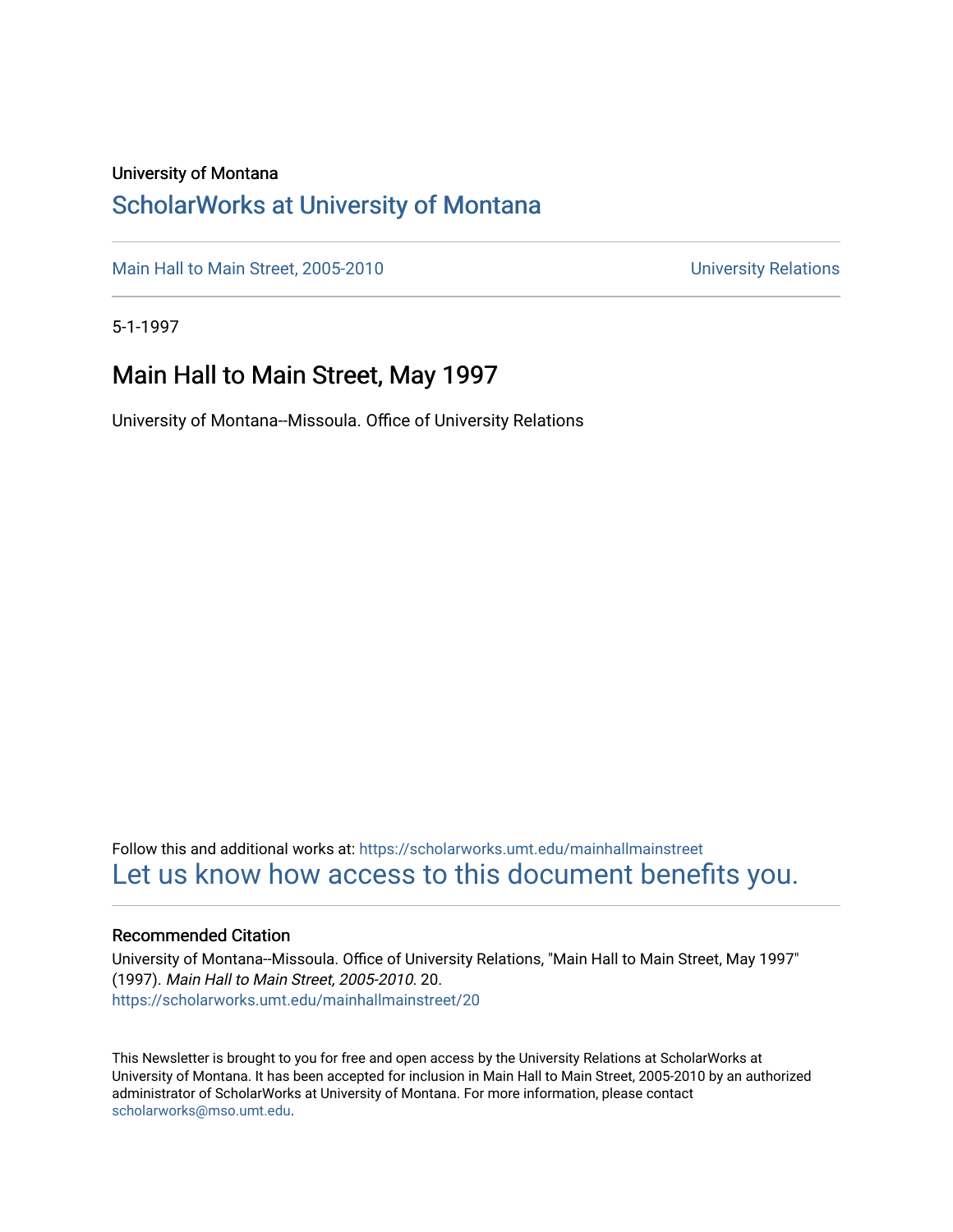

## **Centennial celebrations UM marks 100th Commencement, Main Hall's birthday**

**Community mem**<br>bers and state leaders gathered at the Union Operator and state leaders gathered at the Union Operator House in downtown Missoula to mark The Univ<br>pair of graduates — Mrs. Ella Robb Glenny and Miss Eloise n the morning of June 8, 1898, community members and state leaders gathered at the Union Operal House in downtown Missoula to mark The University of Montana's first commencement and honor a Knowles. The first two degrees ever awarded, a bachelor of arts to Glenny and a bachelor of philosophy to Knowles, were presented by the University's first president, Oscar Craig

That afternoon, a crowd gathered on what is now the Oval to lay the 7-ton cornerstone, inscribed with the date "1897" for the year construction began on University Hall.

This year, almost 1,500 graduates and their families and friends will mark UM's 100th Commencement. Increasing enrollment over the past decade has forced UM to conduct separate commencement ceremonies throughout the day.

*JrKt* Glenny and Knowles carved out their legacy as the ' first graduates, UM has awarded undergraduate degrees to more than  $50,000$  students.

I Over the years, University Hall became known informally as Main Hall. It was, and still is, the heart of UM.

*Editors note: Atfirstglance, you might think the tooth Commence-^ menffalls in 1998. Ifyou do the mathlyof 'Usee this is theyearforthe Commencement Centennial—don tforget to. count the <sup>1898</sup> ceremony.*

### A grand old building

The University had no permanent home when it was chartered in 1893. Classes began in 1895 in the old Southside School, which had been condemned but was reconditioned to serve as the temporary quarters for the University. Plans were laid for construction of a building on 40 acres of "bumpy, scrubby land at the base of Mount Sentinel," donated by the estate of Col. C.P. Higgins and the South Missoula Land Co through E.L. Bonner.

In 1895, one of the University's first professors, Frederick Scheuch, designed the Oval, specifying that all immediate and future buildings surround it with their entrances facing the center.

In 1897, four years after the University's founding, construction began on its first building. It was University Hall, and although Science Hall beat it to completion in 1898, only University Hall remains today. Science Hall, later the Venture Center, was razed in 1983. (In 1996, the Davidson Honors College opened on the site.)

### **IT WAS A BIG DAY**

### **CORNERSTONE OF THE UNIVERSITY OF MONTANA LAID YESTERDAY AFTERNOON**

**Sp There was a Big Turnout, Music, Speeches, Etc. It Was an All Important Event**

*Amidpomp andceremony the cornerstone ofthe University hallwas laidyesterday afternoon and until fithededication of the fine building, the work on Montana's University willgo onwithout more ado. At* **/ <sup>0</sup>** *yesterdayafternoon allthebusiness houses in , the city, were closed-andat 2 o clock the parade was formed. Agreat turnout was made, most ofthe civic* **I SH&'CW'to Awry** *representedanda large string ofcarragesi (sicj Made Up the line: Theprocession reached the groundssoon afterand the ceremonies oflaying the cornerstone ofMontana's highest educationalinstitution <i>* $\blacksquare$  *<b><i>Dere commenced.* 

> *—Daily Missoulian June 9,* 1898

In its first year, University Hall housed an auditorium, classrooms, a gym, laboratories, the library, a museum and offices.

Today, with Mount Sentinel as a backdrop, University Hall stands prominently on the east end of the axis that cuts through the Oval and projects into University Avenue. It houses the President's Office, Academic Affairs, the offices of the provost and vice presidents, the Graduate School and a host of services ranging from international programs and the Wilderness Institute to Faculty Senate and the University Teachers' Union.

f*continuedon page 4)*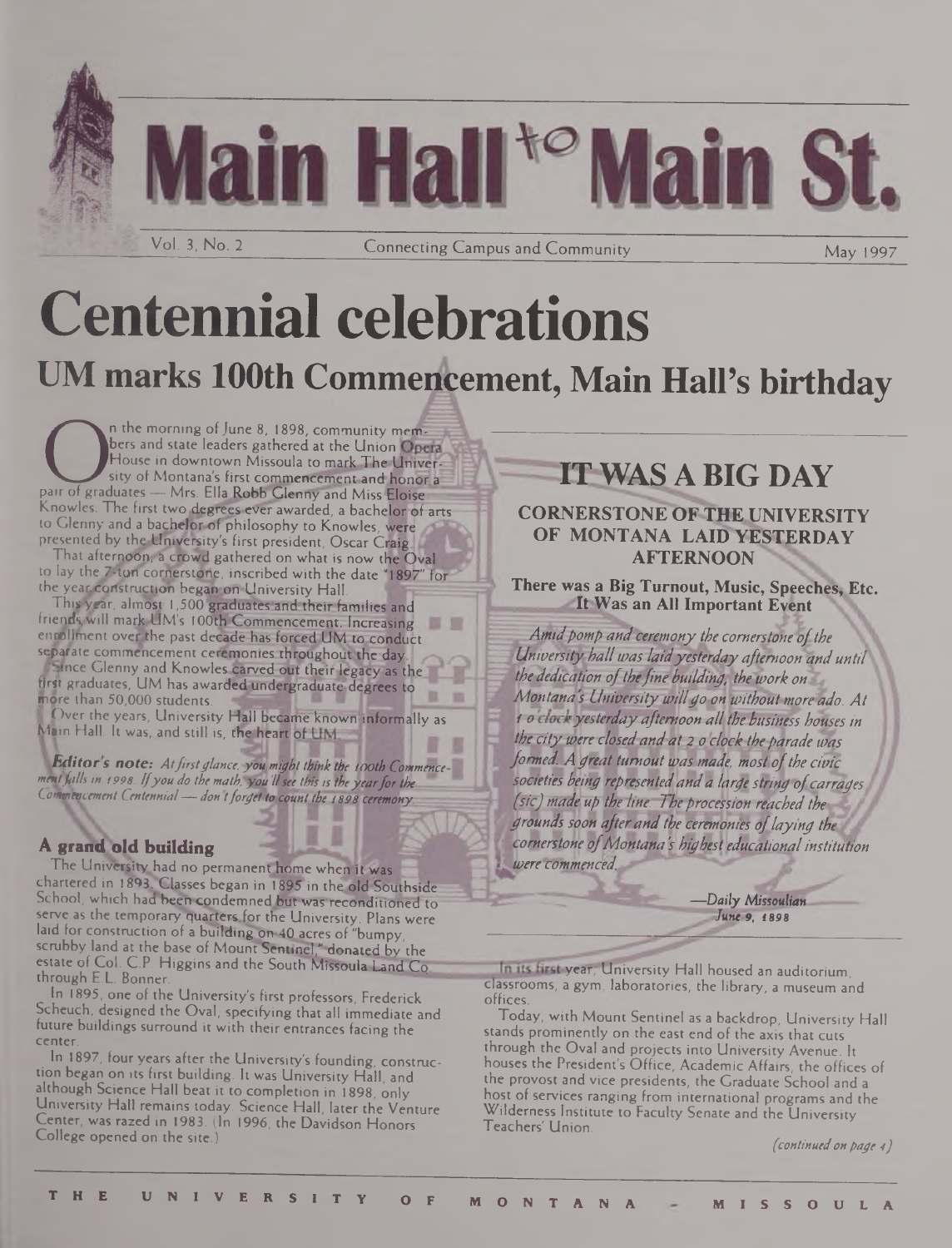# **UM recognizes honorary doctora<sup>l</sup>**

w*ofthe nation's mostsuccessful businessmen andan internationallyacclaimed authorwillreceive two ofThe University ofMontana s highest honors at <sup>1</sup>ooth Commencement ceremonies Saturday, May 17. President GeorgeDennison will confer honorary doctorates on Dennis R. Washington, philanthropist and founderof Washington Corp., andJames Welch, a Browning native andaccomplishedwriterofnovels about the WestandNativeAmericans.*

### **Dennis R. Washington Doctor of Business Administration**

A recognizes Washington's accomplishments in construc-<br>A native of Spokane, Wash., he overcame a bout with polio<br>as a voungeter to embark on a career in construction at the age n honorary Doctor of Business Administration degree recognizes Washington's accomplishments in construe-  $\mathsf{L}$ tion, mining, shipping and railroad business ventures. as a youngster to embark on a career in construction at the age of 15. With a \$30,000 loan from Missoula businessman William Gallagher 15 years later, Washington launched his own construction firm in 1964 with three employees.

His first contract came from the U.S. Forest Service to pave the parking lot at the Glacier National Park visitors' center atop Going to the Sun Highway. By 1969, Washington Construction was the largest contractor in Montana. His firm continued

to grow in the 1970s with federally funded interstate highway system projects.

Washington expanded into mining, buying and resurrecting the Anaconda Co.'s copper mines. Later, he purchased Burlington Northern Railroad's southern Montana rail system and renamed it Montana Rail Link. Today, Washington Corp, employs more than 3,000 people and generates more than \$700 million in sales annually.

In 1988, the Dennis and Phyllis Washington Foundation was established to help disadvantaged



**Washington**

youths and promote education. Washington has invested resources in support of causes that inspire and motivate young people to maximize their personal potential.

While chair of the American Academy of Achievement, Washington expanded its reach through telecommunications and computer technology to classrooms and communities nationwide. Washington received the Horatio Alger Association's Distinguished Americans Award in 1995.

Washington has been especially generous to The University of Montana with contributions that are visible across campus. The Washingtons were major contributors to Washington-Grizzly Stadium and are financing the renovation of the historic Prescott House. They financed the softening of the dangerous "S'' curve on Campus Drive as it winds past the Prescott House. The couple also donated the Center at Salmon Lake, which the University now rents to the public for conferences.

"He is proof that great things can still be done in this country of ours," said former Montana Gov. Tim Babcock, who wrote a letter supporting Washington's nomination for the honorary doctorate.

### **James Welch Doctor of Letters**

 $A_{\text{wide}}^c$ <br>wide w mong the most recognized graduates of The University of Montana, poet and author Welch brought life on Montana's Hi-Line to the attention of readers worldwith critically acclaimed novels, "Winter in the Blood,"  $\begin{array}{|c|c|} \hline \end{array}$ "The Death of Jim Loney," "Fools Crow" and "The Indian Lawyer." His books have been translated and published in France, Italy, Germany, Holland, Japan, Sweden and England.

UM English Professor Gerry Brenner, who spearheaded the nomination, calls Welch "one of the most influential and accomplished authors of our time."

"Jim Welch is one of the most prominent, influential and admired writers dealing with the Native American experience wrote William Farr, associate director for humanities at UM's

Center for the Rocky Mountain West. "He has contributed greatly, and from within the experience itself, to a more balanced, rich and nuanced understanding of tribal life as it has persevered.

A 1965 graduate of UM with a bachelor's degree in liberal arts, Welch was nominated for the honorary doctorate by the Department of English and the College of Arts and Sciences.

"Mr. Welch has brought, and will continue to bring, honor to our institution...," wrote James A. Flightner, dean of the College of Arts and Sciences.



**Welch**

A cornerstone of Missoula's famed writing community, Welch has taught writing at the University of Washington and Cornell University.

His work has earned him honors and accolades around the world. In 1995 Welch was knighted by the French government when he received a "Chevalier de L'Ordre des Artes et des Lettres.

He won the Pacific Northwest Booksellers Award for Poetry in 1975, and for fiction in 1987 and 1990. His many other honors include the Montana Governor's Award for the Arts in 1981, the Los Angeles Times Book Award for Fiction in 1987, the Montana Award in Humanities in 1988, the Native American Literature Prize in 1991 and a Doctor of Fine Arts degree from Rocky Mountain College in 1993.

Welch served for a decade as vice chair of the Montana State Board of Pardons.

"Jim Welch," wrote former Gov. Ted Schwinden," is a true Montana treasure.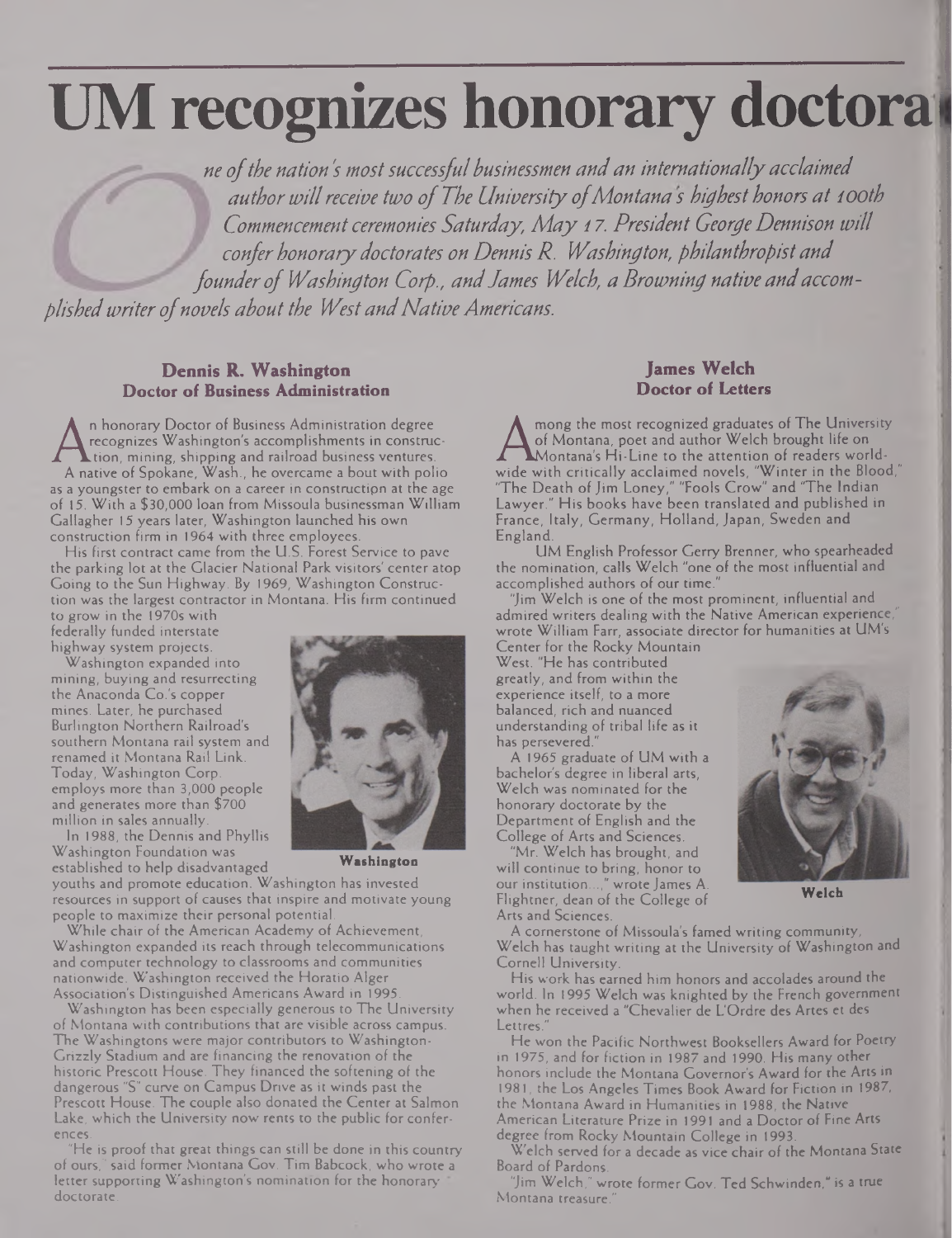# **recipients — present and past**

*n Saturday, May 24, MargeryHunterBrown, LIMlawprofessoremeritus andchampion ofhuman rights, willreceivean honoraryDoctorofLaws degree at the SchoolofLaws hooding ceremonyat theMontana Theatre in the PeformingArts andRadio/Television Center.*

#### **Margery Hunter Brown Doctor of Laws**

**D** encouraged the develo<br>Montana's reservations. rown has gained a national reputation as a scholar and advocate for her work in Indian law. She nurtured and encouraged the development of strong tribal courts on

A Libby native, Brown earned a master's degree in history from UM in 1953. She worked as a reporter for the Great Falls Tribune and taught history and political science at Montana State University, Northern Montana College and UM. She helped found the Bigfork Summer Playhouse.

Her first job upon graduation from UM's School of Law in 1975 was as an attorney for the Confederated Salish and Kootenai Tribal Court. She returned to UM a short time later to teach law, and under her guidance, the school's Indian Law Clinic was established. Her tenure at the law school included stints as associate dean and acting dean.

Through her counsel and example, Brown inspired generations of UM law students, faculty and tribal judges, said law Dean E. Edwin Eck in nominating her for the honor.

With James Lopach, a UM faculty colleague, Brown wrote "Tribal Constitutions: Their Past — Their Future," and 'Tribal Government Today: Politics on Montana Indian Reservations."

Brown was one of 16 Montanans appointed to the Constitutional Revision Commission to study and evaluate the need for revision of Montana's 1889 Constitution. She then was appointed to the Constitutional Convention Commission to gather materials for the Constitutional Convention. Brown and Lopach later penned "We the



**Brown**

People of Montana: The Working of a Popular Government." In 1981 then-Gov. Ted Schwinden appointed Brown to the Human Rights Commission, where she served eight years, including six years as chair. During her tenure, the commission developed rules regarding sex discrimination in education and initiated projects designed to counter discrimination in housing, particularly discrimination against Native Americans.

With the possible exception of Jeannette Rankin, no one in this state's history has contributed more to the cause of gender equality than Marge Brown," wrote retired District Judge Gordon R. Bennett in a letter supporting the nomination. "Nor can anybody that <sup>I</sup> know of be singled out for a greater contribution to the cause of human rights in general than Marge Brown."

The Honorary Doctorate Circle commemorates individuals who have received UM's highest honorsinee the first degree was conferred in 1901. Following are the names of recipients: Sen. Thomas H. Carter, 1901, Gov. Joseph K. Toole, 1902;Judge Hiram Knowles, 1904; scientistHoward T. Ricketts, 1909; Perley M. Silloway, 1913; artist Charles M. Russell, 1925, writerFrank Bird Linderman, 1927; journalist John Hurst Durston, 1928; forest and hydro-electric engineer Frank E. Bonner, 1928; educator James M. Hamilton, 1930; scientist Emil A. Starz, 1932; scientist Guy Sheridan, 1933; chemist Harold C. Urey and UM President EdwardO. Sisson, 1935; businessmanJames H. Rowe, 1936; educatorMelvin A. Brannon, 1936, scientist Ralph R. Parker and Oliver 5. Warden, publisher of the Great Falls Tribune, 1937; UM Professor Frederick C. Scheuch, 1938; writer Clarence K. Streit and forester Fred E. Thieme, 1939, and economics scholar Gordon S. Watkins and regional forester Evan W. Kelly, 1940. Also Judge Justin Miller, 1941; scientist Herald Rea Cox and writer John M. Brown, 1942, composer Herbert R. Inch, 1943; George H. Greenwood, composer of "Montana My Montana," 1944; scientist Josiah J. Moore, 1945; scientist Reynold C. Fuson, 1946,

scientistRobert C. Guthrie, 1947; UM President Carl McFarland and Judge Walter L. Pope, 1949, scholar Earl J. McGrath and journalistChester C. Davis, 1951; Judge William J. Jameson, attorney and banker William L. Murphy, and Mr. and Mrs. Charles A. Bovey, founders of Virginia City restoration, 1952; attorney Russell D. Niles and UM law Professor Albert N. Whitlock, 1953; forester Charles A. Joy, scientist Carl L. Larson and attorney William M. Allen, 1954; Dr. Otis O. Benson, Jr. and Judge Charles N. Pray, 1955; Sen. Mike Mansfield, 1956; scientistPhilip R. White, 1956; businessman Russell B. Hart, 1957; geologist Ralph W. Imlay, 1959; educator and Rhodes Scholar Virgil M. Hancher, 1960, Tom C. Clark, Judge George H. Boldt, Judge W.D. Murray and John C. Satterfield, 1961, Charles E. Erdmann, 1962; UM faculty member Harold G. Merriam and Franklin A. Long, 1963; Louis J. Fischl and UM President James A. McCain, 1964, George W. Bartelmez, anthropologist John C. Ewers and Peter H. Odegard, 1966; UM graduate Jessie M. Bierman, 1967, accountant Hugh D. Galusha and Herbert E. Robinson, 1969; Jack H. Vaughn, 1970; author Dorothy M. Johnson and Sen. Lee Metcalf 1973; musician Maury Lowndes, social worker Edna Rankin McKinnon and forester William R. "Bud" Moore, 1974; C. Leo Hitchcock and

faculty member Edmund L. Freeman, 1975; librarian and UM graduate Lucile E. Speer, 1977; Native American leader John Wooden Legs, Judge James R. Browning and faculty members Melvin S. Morris and Edwin T. Mertz, 1978; Judge Russell E. Smith, 1980; author Norman Maclean and faculty member Gerald W. Prescott, 1981; UM graduates Jean'ne M. Schreeve and William H. Forbis, 1982, scientistFredericG. Rennerand journalist Harold G. Stearns, 1983; scientist Richard Remington, 1984; actor Carroll O'Connor, news correspondent Aline Mosby and dancer Michael Smuin, 1985; geologist John Horner, 1986, opera singer Judith Blegen Gniewek, 1987; conservationist Daniel Poole and historian Wayne Rasmussen, 1988; artistPaul Dyck 1989, sports broadcaster Brent Musberger, 1990; Margaret Kingsland, 1991; conservationist Arnold W. Bolle, conservationist John J. Craighead, tribal leader Earl Old Person, art critic Genevieve K. Renner and historian David A. Walter, 1994; Alex Stepanzoff, Kenneth E. Ryan and Montana Supreme Court Chief Justice Jean Turnage, 1995; and geologist Edward T. Ruppel, anthropologist Joe Medicine Crow, attorneyMargaret H.McDowell, Law Dean Emeritus Robert E. Sullivan and businessman Gerald Grinstein, 1996.